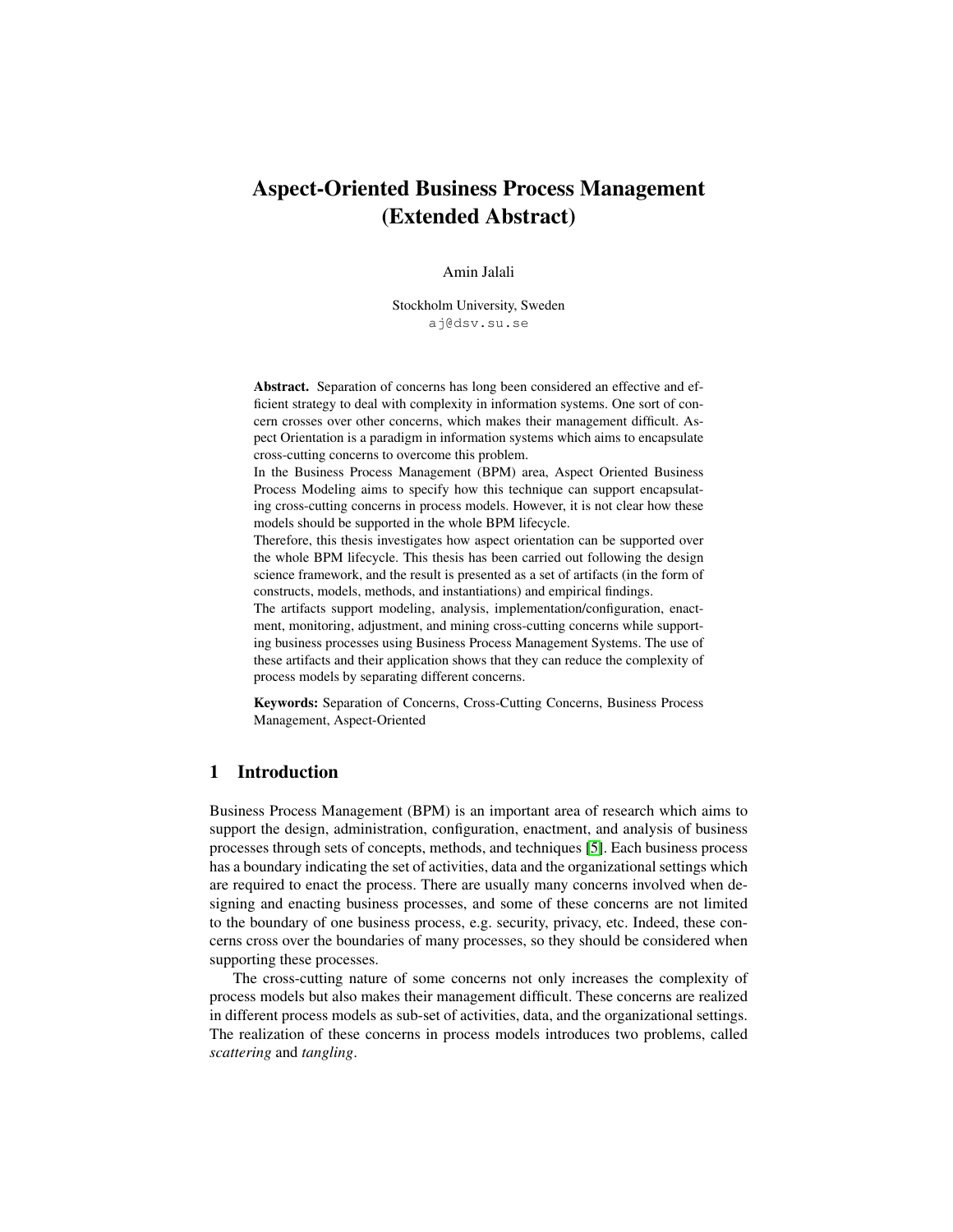



<span id="page-1-0"></span>The *scattering problem* in modeling cross-cutting concerns refers to the repetition of the sub-models that capture these concern in different process models. For example, this problem occurs when we ignore to encapsulate the specification of these concerns or encapsulate the specification of these concerns using vertical decomposition like subprocesses, shown at an abstract level in Fig. [1\(](#page-1-0)a&b).

The *tangling problem* in modeling cross-cutting concerns refers to the problem of scattered placeholders that capture the relations between these concerns and business processes. For example, if we use a horizontal modularization technique, we need placeholders that specify when the encapsulated concern should be applied in the model, so many placeholders need to be scattered in the definition of process models to indicate this relation (see Fig.  $1(c)$ ). Thus, if the relation is changed, it will be difficult to manage the concerns.

Aspect-Oriented modularization is a sort of orthogonal decomposition that aims to solve the scattering and tangling problems in information system development. In orthogonal decomposition, we encapsulate core- and cross-cutting concerns and their relations in separate modules (shown in Fig. [1\(](#page-1-0)d)).

Fig. [2](#page-1-1) shows an abstract view of the aspect oriented approach can support modeling cross-cutting concerns. In the left-side of the figure, we see different business processes (visualized as horizontal lines), and there are several cross-cutting concerns (visualized as vertical lines) that should be considered in these processes. A concern should be considered in a process model if it crosses over the process in this figure. In the rightside of the figure, we show different elements of an aspect-oriented business process model. These models contain encapsulations of core-concerns, cross-cutting concerns, and rules. Core- and cross-cutting concerns capture the functionality of core business processes and the cross-cutting concerns respectively. Rules capture the relation between Core- and cross-cutting concerns.



<span id="page-1-1"></span>Fig. 2. Aspect-Oriented Business Process Modeling Approaches in general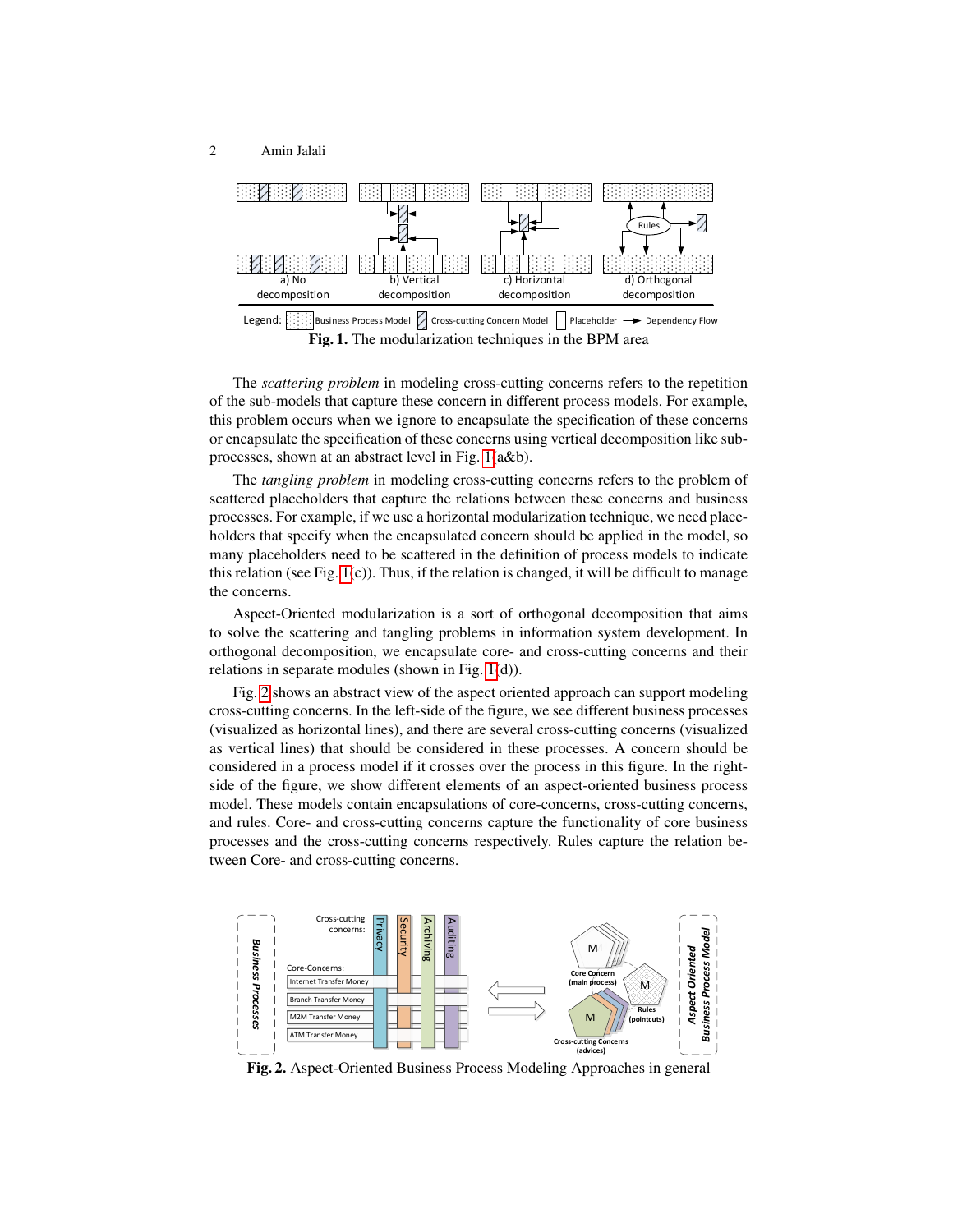There are few attempts that propose how aspect-oriented business process modeling should be supported, yet no formal definition of syntax and semantics has been defined to support this modeling technique. This gap also results in the lack of support for managing cross-cutting concerns in the whole BPM lifecycle.

Therefore, this thesis aims to address this gap by developing concepts, methods, and techniques to support the design, administration, configuration, enactment, and analysis of aspect-oriented business process models. Thus, this thesis aims to answer the following research question:

### – *How should the separation of cross-cutting concerns be supported by means of aspect-oriented business process management?*

The design phase in BPM lifecycle is usually considered as a starting point for managing business processes, and there are three approaches to specify business processes, named *imperative*, *declarative* and *hybrid*. *Imperative models* aim to describe a process by specifying all possible scenarios, so a scenario is possible if it is specified in these models. *Declarative models* aim to describe a process using constraint which should not be violated, so all scenarios are possible except violating the specified constraints. Imperative and declarative models are known to be suitable for rigid and flexible processes respectively. *Hybrid models* are a combination of these two approaches that aim to describe processes which are rigid in some parts yet flexible in some other parts.

Therefore, this thesis specifies how cross-cutting concerns should be supported by means of imperative, declarative and hybrid aspect-oriented business process modeling. In addition, it develops concepts, methods, and techniques to support the administration, configuration, enactment, and analysis of imperative aspect-oriented business process models to proof the feasibility of supporting the management of cross-cutting concerns through the whole BPM lifecycle.

Section [2](#page-2-0) explains the methodology behind the thesis. Section [3](#page-3-0) lists a summary of results, and Section [4](#page-4-1) concludes this paper.

# <span id="page-2-0"></span>2 Methodology

Considering that the tool support is vital for supporting aspect-oriented modularization, this sort of research cannot be solved solely by an empirical study. Indeed, we need the development of tools that enable us to manage cross-cutting concerns in the BPM area. Using these tools, it is then possible to conduct some empirical studies to investigate different aspects of using this technique in different contexts. Thus, the core contribution of this thesis is about developing and demonstrating artifacts to support aspect-oriented modularization in the BPM area. Design science ... [ in the area of information systems and IT] aims to create novel artifacts in the form of models, methods, and systems that support people in developing, using, and maintaining IT solutions [\[4\]](#page-4-2). Therefore, this thesis falls into the area of design science [\[2\]](#page-4-3).

According to Hevner and Chatterjee, "Design science research is a research paradigm in which a designer answers questions relevant to human problems via the creation of innovative artifacts, thereby contributing new knowledge to the body of scientific evidence" [\[2\]](#page-4-3). Different frameworks are proposed to enable development of artifacts and knowledge around it; this thesis follows the Design Science Research Framework.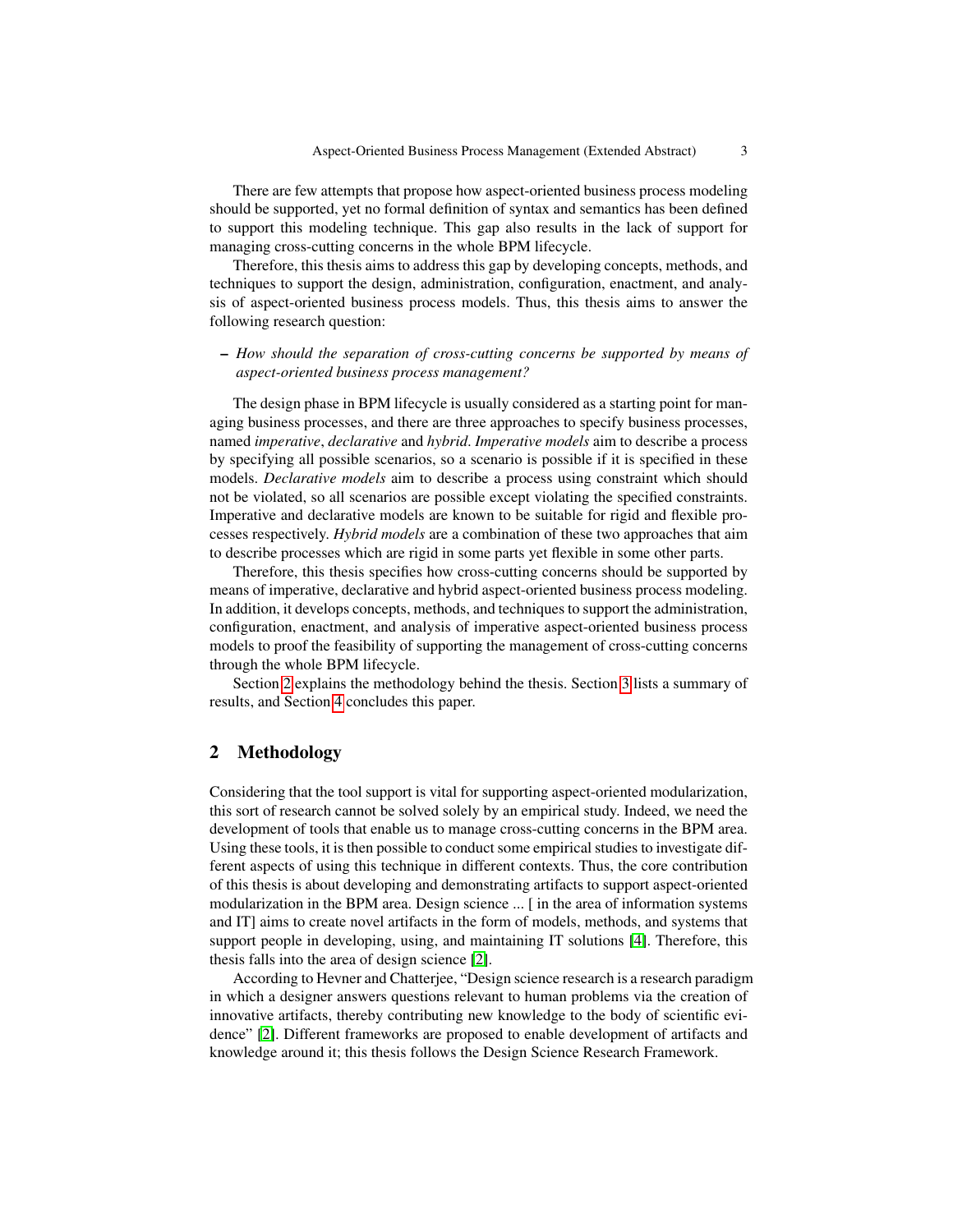4 Amin Jalali



<span id="page-3-1"></span>Fig. 3. The employed research framework

Fig. [3](#page-3-1) shows the application of the design science research framework which is used in this thesis. It contains five phases which are illustrated in a cycle, and the arrows show the possibilities for moving from one phase to another. It starts with awareness of problem based on which a researcher can suggest a solution. Then, the artifact can be developed, and it can be evaluated. Finally, the conclusion can be made. Note that the process is cyclical and a researcher can come back to earlier phase to refine the result. In the middle of this figure, we show the BPM lifecycle proposed by van der AAlst [\[1\]](#page-4-4). At the bottom, we can see three possible modeling paradigm, i.e. imperative, declarative and hybrid.

We developed different artifacts for different purposes in this thesis. All artifacts are developed based on the framework illustrated in Fig. [3.](#page-3-1) The details about the choice of method for each phase and configuration of this framework for each work can be found in more detail in [\[3\]](#page-4-5).

## <span id="page-3-0"></span>3 Result

The result of this thesis is a set of artifacts and knowledge around them that support separation of cross-cutting concerns in the BPM area. A summary of the result is described bellow.

In *design phase*, the separation of cross-cutting concerns is supported by development of artifacts which support imperative, declarative and hybrid aspect-oriented business process modeling. The imperative modeling is supported by extending and formalizing BPMN and Petri nets notations. We also defined and formalized a general aspect-oriented business process modeling notation. We developed artifacts in the form of instantiation to support designing aspect-oriented Petri nets and YAWL models. The declarative modeling is supported by extending the declare notation. The hybrid modeling is supported by proposing a new modeling technique as a combination of Petri nets and declare notations.